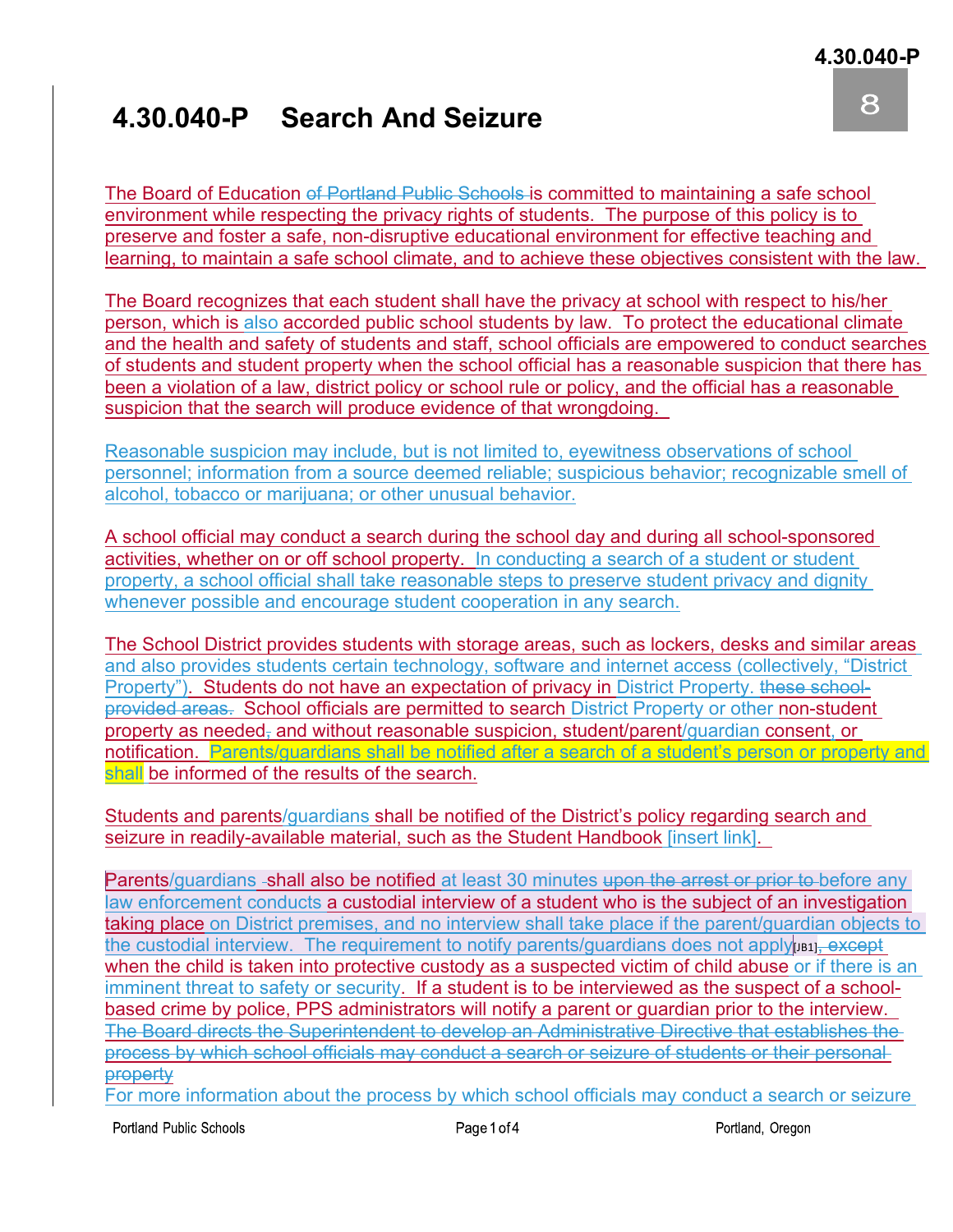of students or their property, the nature and types of prohibited property, and other details on the implementation of this policy, see the related Administrative Directive [insert link].

- (1) **Student Right to Privacy**[EL2]. Each student shall have the privacy at school with respect to his/her person, which is accorded public schoolstudents by law. Under the law, each student's conduct is necessarily limited by the school's need to protect its educational climate from disruption by the presence of weapons, explosives, drugs or other dangerous or prohibited
	- items.
- (2) **Possession of Prohibited Items**[EL3]. To protect the educational climate and the health and safety of persons and property on the school grounds and at school functions, the following items are prohibited:
	- (a) Dangerous or deadly weapons including, but not limited to, firearms, knives, metal knuckles, straight razors, weapons of the nunchaku type, black-jack, sap, sap glove, and other instruments capable of inflicting injury to persons or property;
	- (b) Explosives;
	- (c) Noxious, irritating or poisonous gases;
	- (d) Poisons;
	- (e) Intoxicants and drugs (except medicines prescribed for the student which shall be in the labeled container and non-prescriptionremedies);
	- (f) Paraphernalia used in the transporting, sale or use of illegal drugs;
	- (g) Stolen property;
	- (h) Materials or devices which endanger the physical safety or persons or property;
	- (i) Gang member identifying markings or paraphernalia;
	- (j) Materials, devices, identifying markings or paraphernalia which are patently racially, religiously or sexually offensive including those associated with clubs, sects or groups avowing or practicing discrimination against persons on the basis of age, color, creed, disability, marital status, national origin, race, religion, sex or sexual orientation;
	- (k) Other items or materials prohibited by Board policies, Administrative Regulations or school rules.
- **(3) Checks of Assigned Student Storage Areas (Lockers, Desks, etc**[EL4]**.)**
	- (a) General.
		- (A) Lockers, desks and other storage areas assigned to a particular student(s) (hereinafter called "student storage")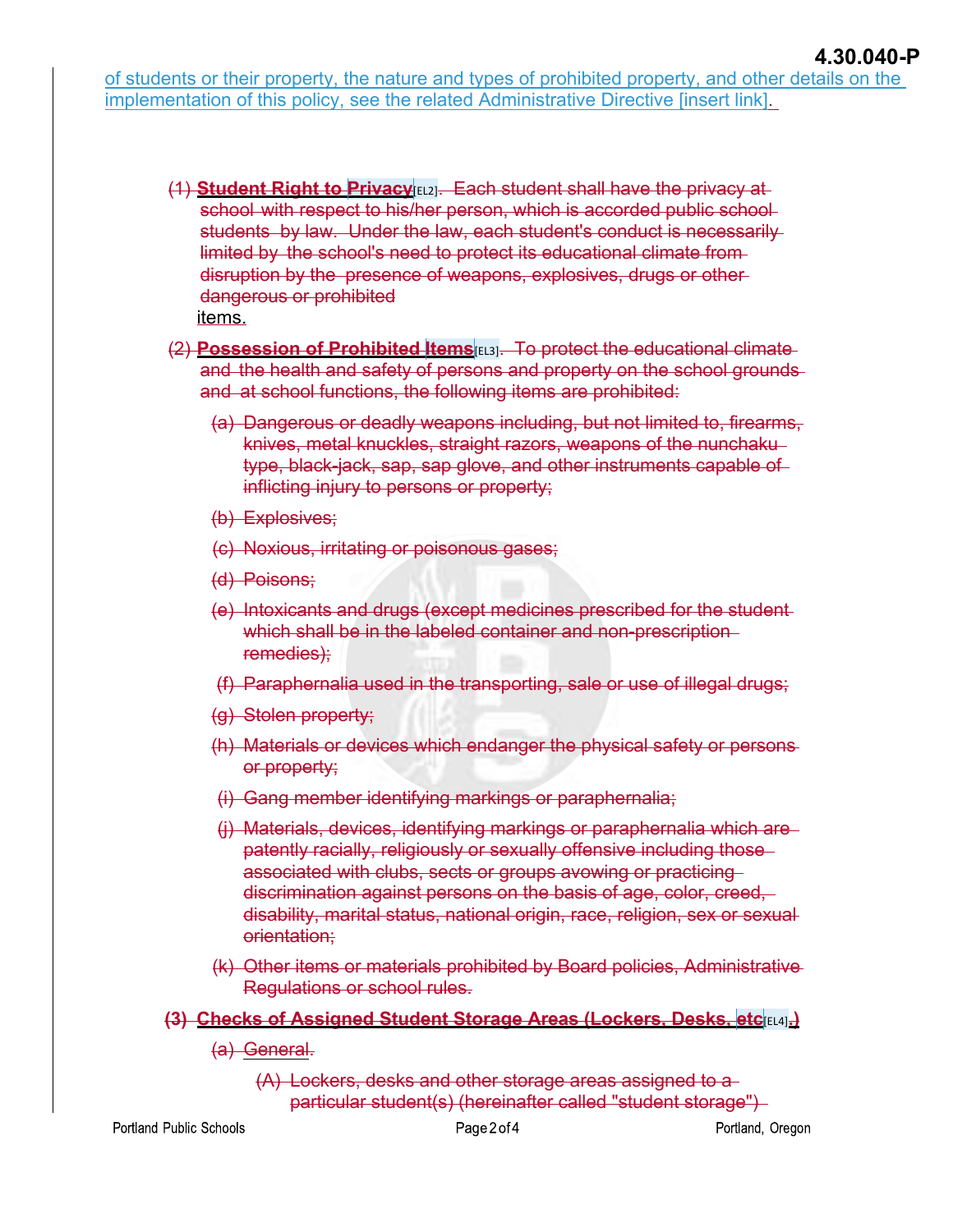## **4.30.040-P**

remain in the possession and control of the school when they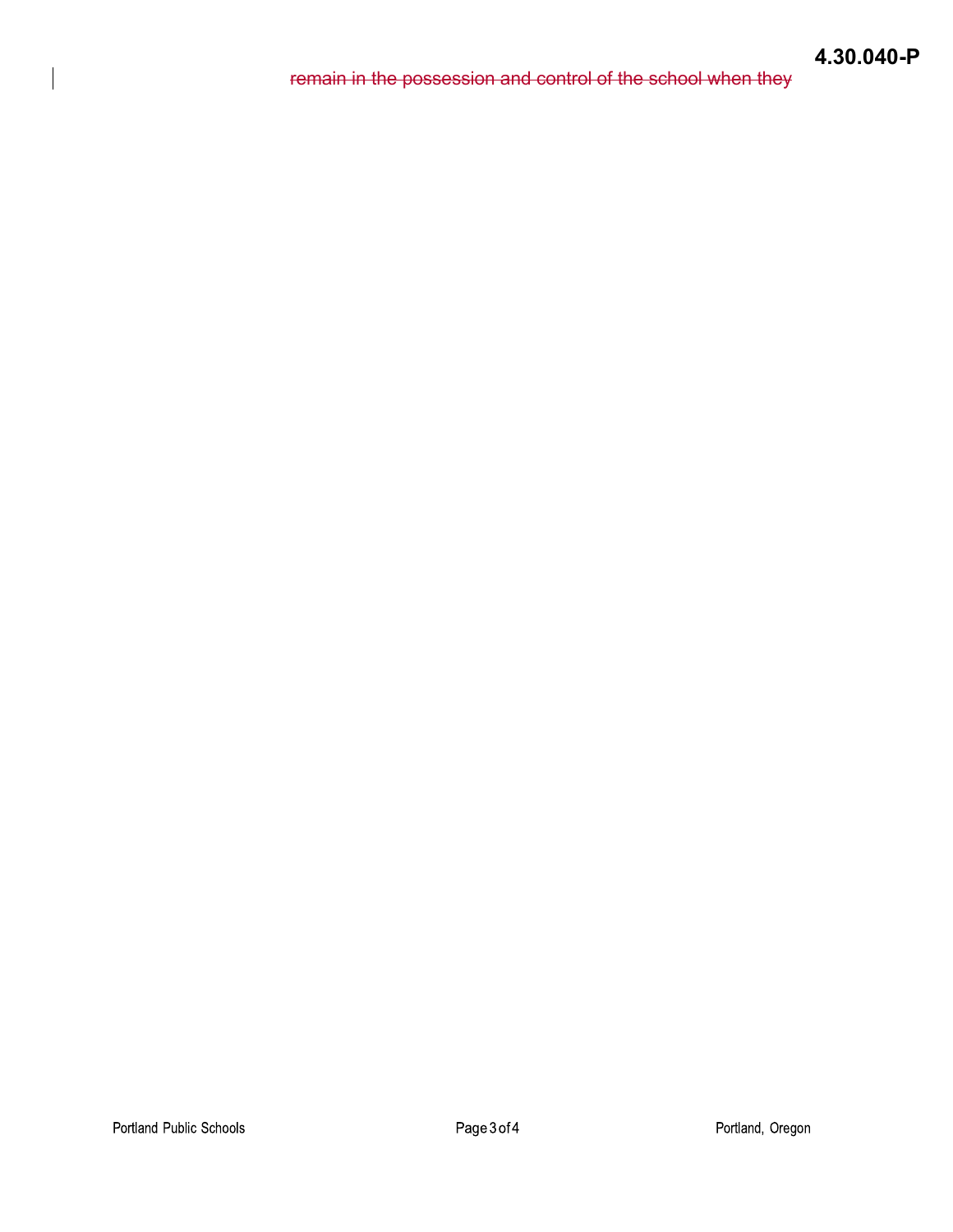are made available (assigned) for student use. Students may use student storage for the limited purpose of temporarily keeping items needed by the student to participate in school instruction and activities only. No other purpose is permitted. Students shall expect that student storage will be checked by the school from time to time without prior notice to assure that such areas are not being used for any unauthorized purpose. Dogs capable of detecting the presence of drugs may be used as needed for these purposes. Prohibited items will be removed and held by the school.

- (B) Students shall be particularly warned that food must be fresh and tightly packaged and that expensive items invite theft and are discouraged.
- (b) Student Notification[EL5]. A student need not be notified in advance of any check of the assigned student storage. Following any student storage check, if anything was removed, the principal shall, in writing, notify the student that the assigned student storage has been checked, the time of the check, the persons present, the items which were taken from the student storage and when and where returnable items will be available for the student or the student's parents (guardians).
- (c) Cleanout. From time to time, the principal may set aside a time period during which all students shall clean their assigned student storage.
- (d) Disposition of Prohibited Items. Items found in student storage which are not permitted shall be removed and held for the student except that prohibited items shall only be released to the student's parents (guardians), contraband will be destroyed or held for School Police and stolen items will be returned to the owner or the police.
- (e) Limitations on Check. Checks of the student storage are only permitted on a random basis for the purpose of encouraging compliance by the students with Board policy, regulations or school rules and shall not be used by the school to focus on a particular student by searching an assigned student storage area. However, if the principal has a reasonable suspicion that evidence of a prohibited item will be found in a particular student storage, the procedures set out in Section 4.a. below shall be followed.

## (4) **Searches**.

(a) Searches Pursuant to Administrative Procedure. If the principal has a reasonable suspicion that a prohibited item is on a student's

person or in a particular student's storage area, the following procedure shall apply:

8/28/19 1:40 PM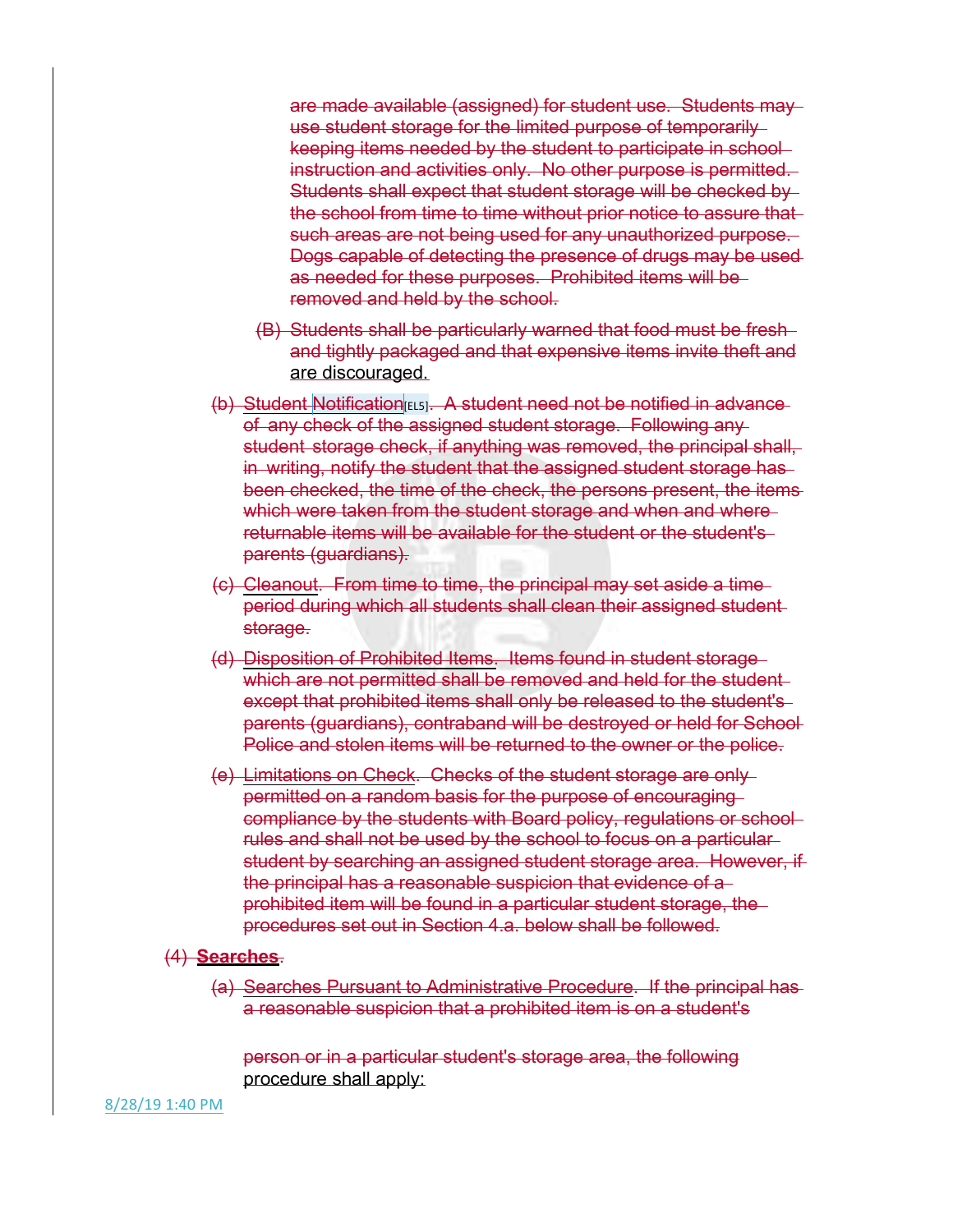- $(A)$  Request for Authorization. The principal shall obtain verbal  $[ELG]$ authorization from the assistant superintendent or designee or, in his/her absence, the Director of Student Achievement to search. The assistant superintendent or designee or the Director of Student Achievement shall maintain a written record of the authorization given. If it appears necessary to search beyond outer clothing, the School Police shall be contacted for assistance in the search and its standards and procedures shall apply:
- (B) Emergency Search [EL7]. If there is not sufficient time to obtainauthorization and the principal has a reasonable suspicion that he/she will find an item or evidence of an item, which could create an immediate danger to persons or property, the principal may conduct an emergency search of a student or student storage without prior authorization. If it appears necessary to search beyond outer clothing and if the immediate danger will permit a delay, the School Police shallbe contacted for assistance in the search and its standards and procedures shall apply;
- (C) Assistance to Principal in Conducting Search [EL8]. Unless anemergency situation prevents it, the principal shall be assisted in the search by a responsible adult;
- (D) Student Present at Search EL9]. It is recommended that a student be present at any search of the student's assigned storage unless the student will, in the judgment of the principal, use physical force against the person conducting the search or disrupt the school. The student shall open the lock if requested;
- $(E)$  Disposition of Prohibited Items  $E[LE]$ . Items held after a searchshall be held by the school if needed as evidence, but otherwise shall be released to the student or the student's parents (guardians), except that stolen property shall be returned to its owner or police and contraband will be destroyed or held for school police.
- (b) Searches by Law Enforcement Officers. A search of a student's person or assigned student storage may be conducted by law enforcement officers in accordance with law **EL11**.
- (c) Limitations on Searches. Except for a search provided in Sections 4.a. and 4.b. above or unless the student gives prior consent to the

particular search, a student's person or assigned student storage area shall not be searched. School authorities may not consent on behalf of a student to a search of the student's person or storage area. [JB12]

8/28/19 1:40 PM